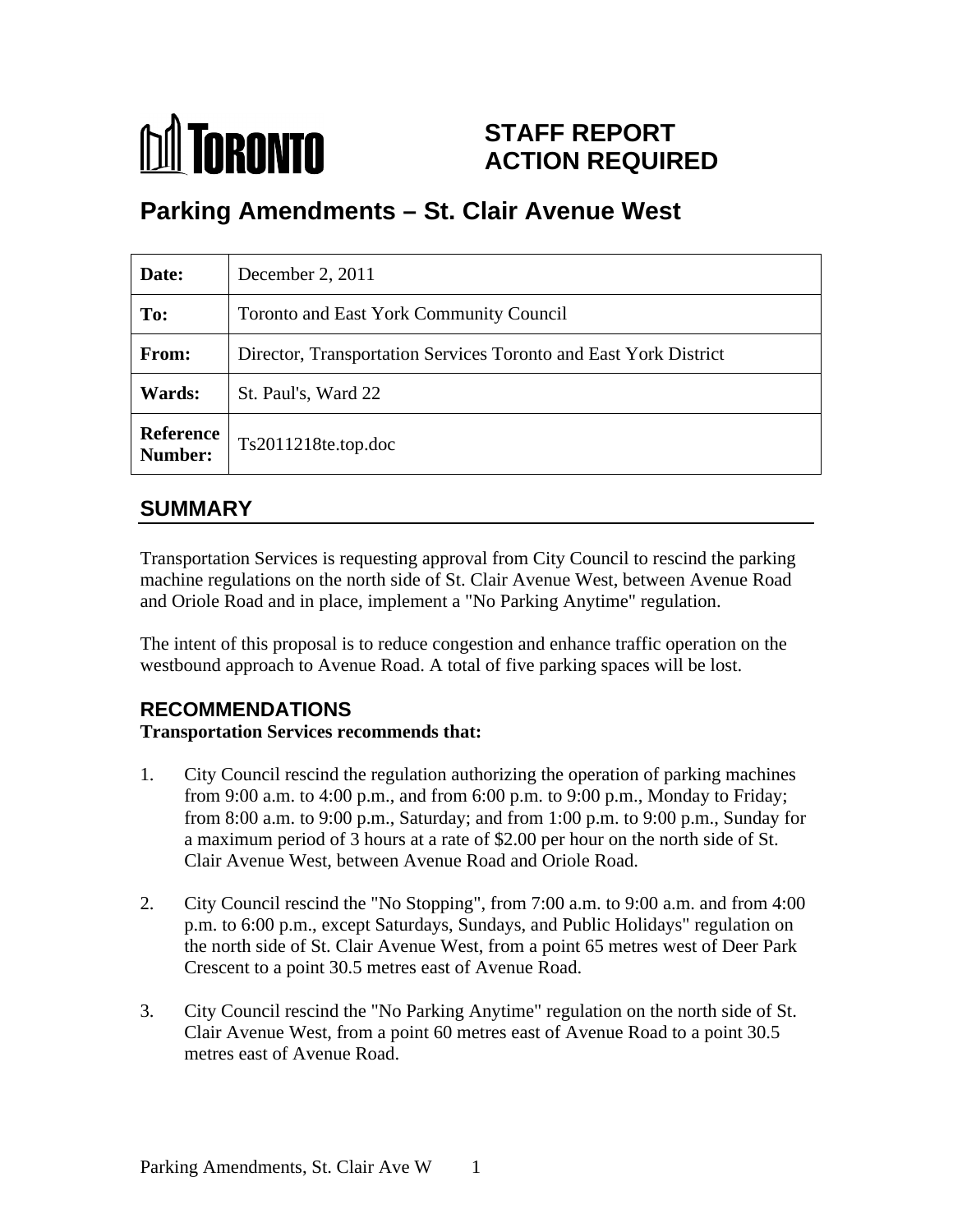- 4. City Council approve implementation of a No Stopping", from 7:00 a.m. to 9:00 a.m. and from 4:00 p.m. to 6:00 p.m., except Saturdays, Sundays, and Public Holidays " regulation on the north side of St. Clair Avenue West, from a point 65 metres west of Deer Park Crescent to a point 62.5 metres east of Avenue Road.
- 5. City Council approve implementation of a "No Stopping Anytime" regulation on the north side of St. Clair Avenue West, from Avenue Road to a point 62.5 metres further east.
- 6. City Council approve implementation of a "No Parking Anytime" regulation on the north side of St. Clair Avenue West, from a point 62.5 metres east of Avenue Road to Oriole Road.

## **Financial Impact**

Funds to undertake the necessary signage adjustments in the estimated amount of \$600.00 are contained in the Transportation Services Division 2012 Interim Operating example. The set of the set of the set of the set of the set of the set of the set of the set of the set of the set of the set of the set of the set of the set of the set of the set of the set of the set of the set of the

The Toronto Parking Authority advises that removal of the parking spaces as recommended above will result in approximately \$6,000.00 annual lost revenue generated by the current parking machine in this area.

### **ISSUE BACKGROUND**

Transportation Services has reviewed a request from Councillor Josh Matlow to rescind the existing parking machine regulations and in place thereof, prohibit parking on the north side of St. Clair Avenue West, between Avenue Road and Oriole Road. The intent is to improve the operational flow of westbound traffic by reducing queuing on the westbound approach of St. Clair Avenue West at Avenue Road.

### **COMMENTS**

St. Clair Avenue West, in the vicinity of Avenue Road, is a major arterial roadway operating two-way on a pavement width of approximately 21.0 metres, comprised of two lanes in each direction for general traffic operation, as well as an exclusive TTC streetcar right-of-way. The speed limit is 50 km/h and this section of St. Clair Avenue West carries a two-way traffic volume of approximately 22,000 vehicles a day.

The by-lawed parking regulations on the north side of this section of St. Clair Avenue West are as follows:

- "No Stopping Anytime", from Avenue Road to a point 30.5 metres further east.
- "No Stopping, from 7:00 a.m. to 9:00 a.m. and from 4:00 p.m. to 6:00 p.m.,  $\bullet$ Monday to Friday".
- Parking machine regulations operate: from 9:00 a.m. to 4:00 p.m. and from 6:00  $\bullet$ p.m. to 9:00 p.m., Monday to Friday; from 8:00 a.m. to 9:00 p.m., Saturday; and from 1:00 p.m. to 9:00 p.m., Sunday for a maximum period of 3 hours at a rate of \$2.00 per hour.